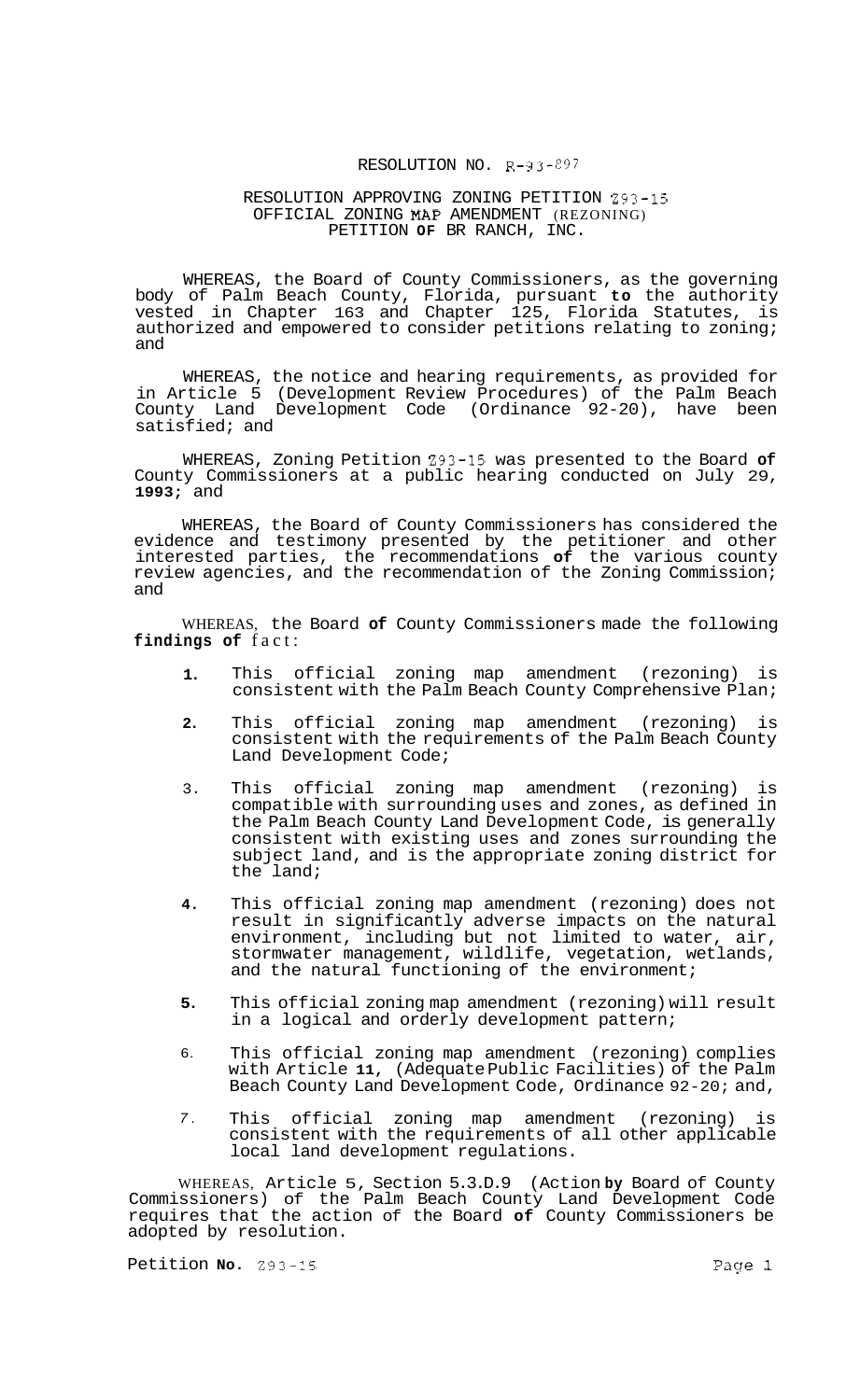NOW, THEREFORE, BE IT RESOLVED BY THE BOARD OF COUNTY COMMISSIONERS OF PALM BEACH COUNTY, FLORIDA, that Zoning Petition 293-15, the petition **of** BR RANCH, INC. by: ROBERT CULPEPPER, AGENT for a OFFICIAL ZONING MAP AMENDMENT (REZONING) from the AGRICULTURAL RESIDENTIAL *(AR)* ZONING DISTRICT to the COMMERCIAL RECREATION (CRE) ZONING DISTRICT on a parcel of land legally described in EXHIBIT A, attached hereto and made a part hereof, and generally located as indicated on a vicinity sketch attached as EXHIBIT B, attached hereto and made a part hereof, was approved **on**  July 29, 1993.

Commissioner Newell moved for the approval of the Resolution.

The motion was seconded by Commissioner Roberts and, upon being put to a vote, the vote was as follows:

| Mary McCarty, Chair | $= -$         | Aye              |
|---------------------|---------------|------------------|
| Burt Aaronson       | $\equiv$ Aye  |                  |
| Ken Foster          | and the con-  | Avg <sub>e</sub> |
| Maude Ford Lee      |               | Absent           |
| Karen T. Marcus     | $= -$         | Aye              |
| Warren Newell       | $\sim$ $\sim$ | Aye              |
| Carol A. Roberts    |               | Aye              |
|                     |               |                  |

The Chair thereupon declared that the resolution was duly passed and ,adopted this 29th day **of** July, 1993.

APPROVED **AS** TO FORM AND LEGAL SUFFICIENCY

PALM BEACH COUNTY, FLORIDA BY ITS BOARD OF COUNTY COMMISSIONERS

BY:

BY: DEPUTY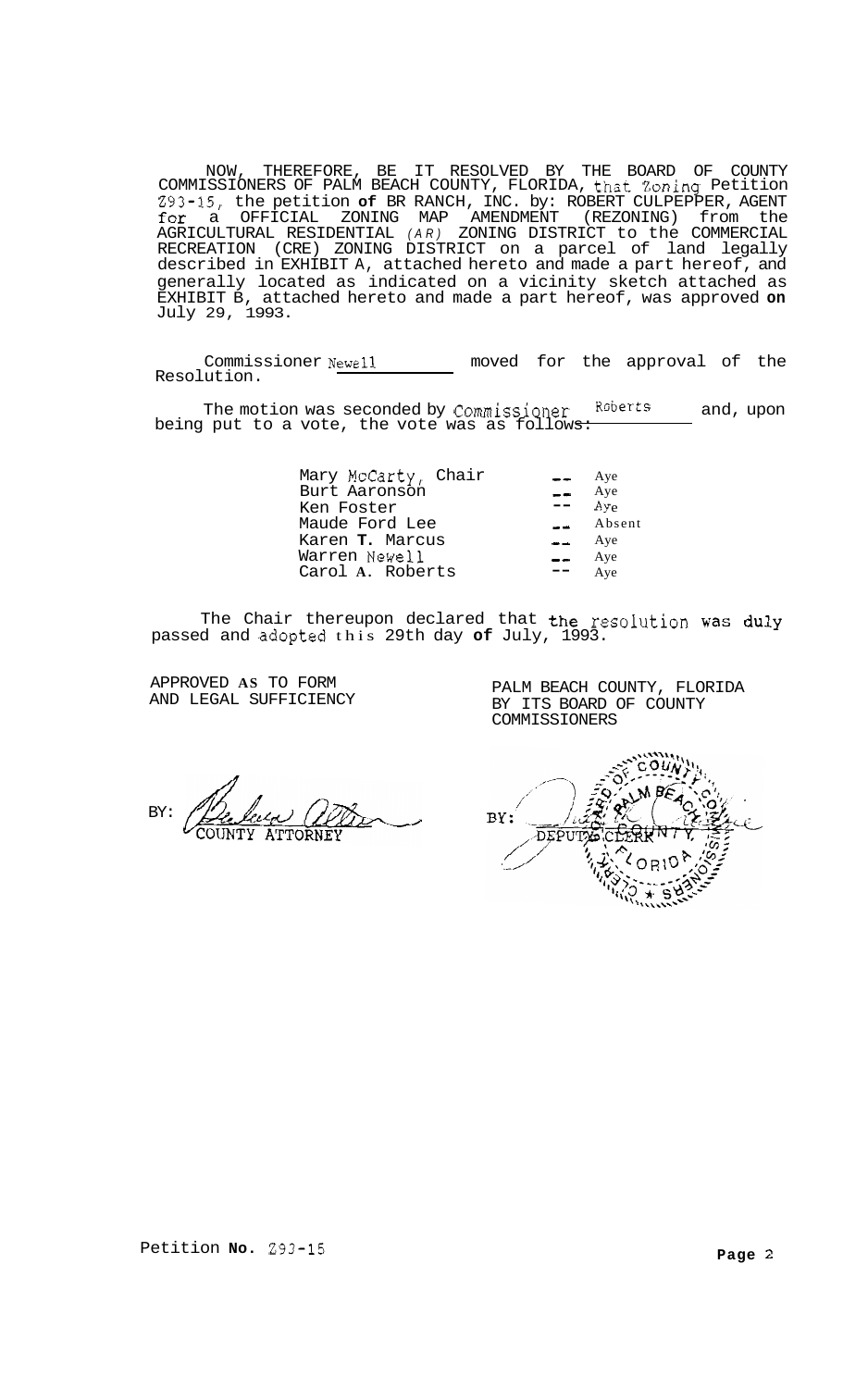## EXHIBIT A

## LEGAL DESCRIPTION

 $\ddot{\cdot}$ 

 $\sim$ 

 $\sim 10^{11}$ 

DESCRIPTION AND SKETCH FOR: 8 R RANCH

PROPERTY DESCRIPTION: A parcel of land in the South Half of the South Half of Section 12, Township 41 South, Range 41 East,<br>Palm Beact. County, Florida, being more particularly<br>described as follows:

commencing at the Southeast COTNUT of Suid Section 12, thence North 89'<br>
S6'35" West along the South line of said Section 12 (the South line of<br>
Section 12 is assumed to bear North 89'56'35" West 3nd all other bearings<br>
st

 $\hat{\mathcal{A}}$ 

Subject to rights of way and easements  $of$  record

Containing in all 15.00 acres.